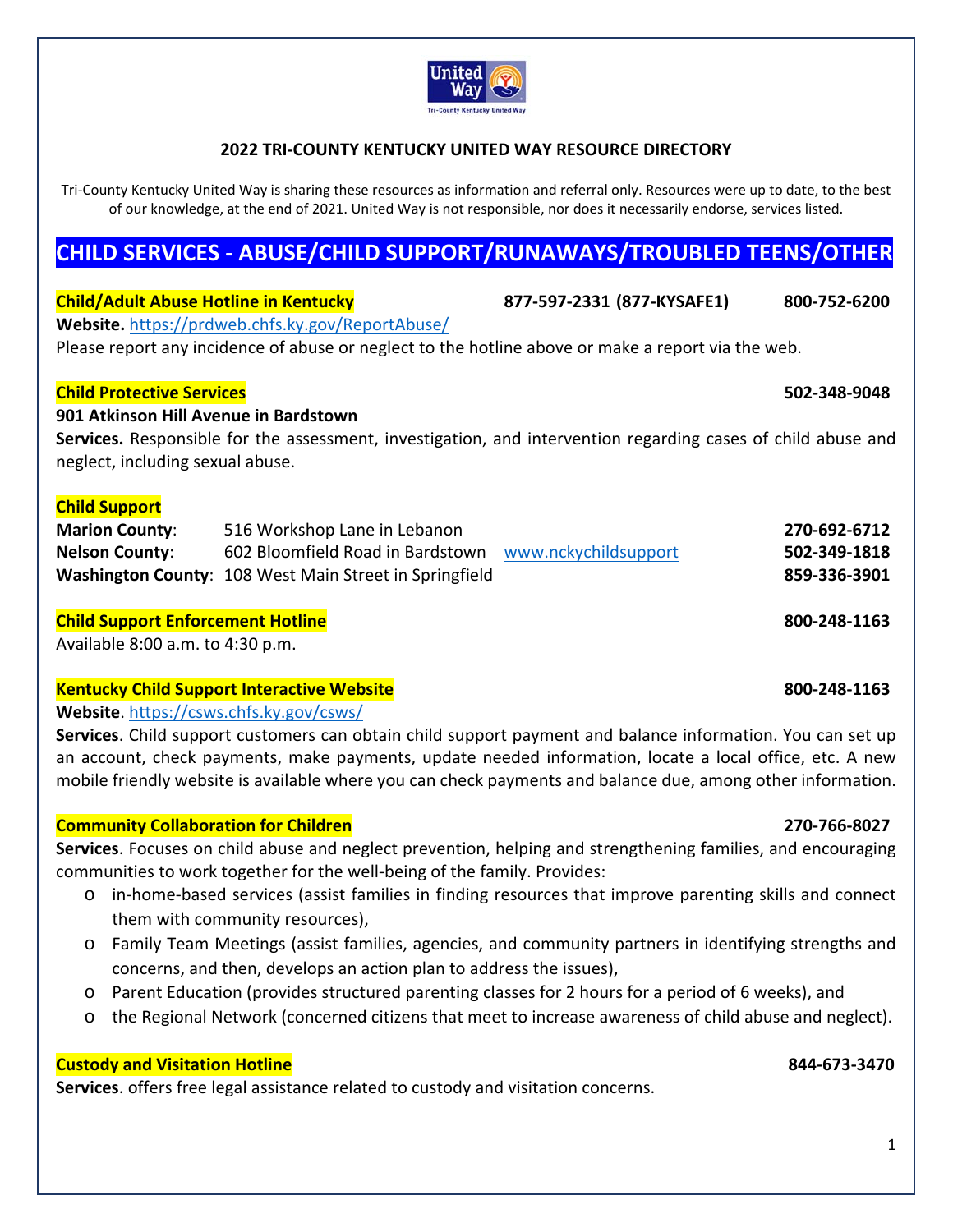# **Department of Community Based Services (DCBS) Hotline 855‐306‐8959**

**Website.** www.chfs.ky.gov/agencies/dcbs and/or www.benefind.ky.gov (public benefits)

**Services.** Provides family support, child care, child and adult protection; eligibility determinations for Medicaid and food benefits; and administration of an energy cost-assistance program. Administers the state foster care and adoption systems. Provides services and programs to enhance the self‐sufficiency of families; improves safety and permanency for children and vulnerable adults; and engages families and community partners in a collaborative decision‐making process. Provides food stamps, financial aid to families with dependent children, medical cards, social services, child care, etc. Local offices investigate claims of abuse, neglect, and abandonment of children, as well as provide foster care, adoption, adult services, protective services, family services, juvenile services, and day care services:

**Marion County** – 634 West Main Street in Lebanon **270‐692‐6036** and **270‐692‐3135 Nelson County** – 901 Atkinson Hill, Suite B, in Bardstown **502‐348‐9048** and **855‐306‐8959 Washington County** – 803 Bel Vista Drive in Springfield **859‐336‐9395** and **855‐306‐8959**

## **Grandparents Raising Grandchildren 270‐766‐8027**

**Services**. Provides a support group that meets in Elizabethtown on Wednesday mornings at Denny's restaurant.

**National Caregiver Program for Grandparents & Relative Caregivers 800‐264‐0393 or 270‐737‐6082**

## **Area Agency on Aging & Independent Living – Lincoln Trail Area Development District**

## **613 College Street Road in Elizabethtown**

**Services**. Offered in Marion, Nelson, and Washington (also Breckinridge, Grayson, Hardin, LaRue and Meade) **Eligibility**. Grandparent/relative caregiver age 55 years or older who has legal custody of a child 18 years or younger who resides in home. Cannot be receiving kinship care. Funds only for personal care items for a child.

**National Human Trafficking Hotline Chat Online: www.humantraffickinghotline.org To report: 866‐347‐2423 To get help: 888‐373‐7888 or text HELP or BeFree (233733)** 

**Nelcasa** (**Nelson County Court Appointed Special Advocates) 502‐331‐6325**

## **860 West Stephen Foster Avenue in Bardstown**

**Services**: Promotes and protects the best interest of children who have been neglected and/or abused and helps them to find safe, permanent, loving homes through the use of volunteers, who act as advocates. Volunteers are court appointed to investigate and monitor cases involving child neglect, dependency or abuse.

## **Nelson County Foster Care Review Board 502‐510‐1080**

**Website**. www.courts.ky.gov/stateprograms/fostercare

**Services**. Interested parties review cases of children committed to foster care and meet with Social Workers, parents, GAL's, foster parents, and others involved with child's care.

## **Runaway Hotline 800‐621‐4000**

United wav **Tri-County Kentucky United Way**